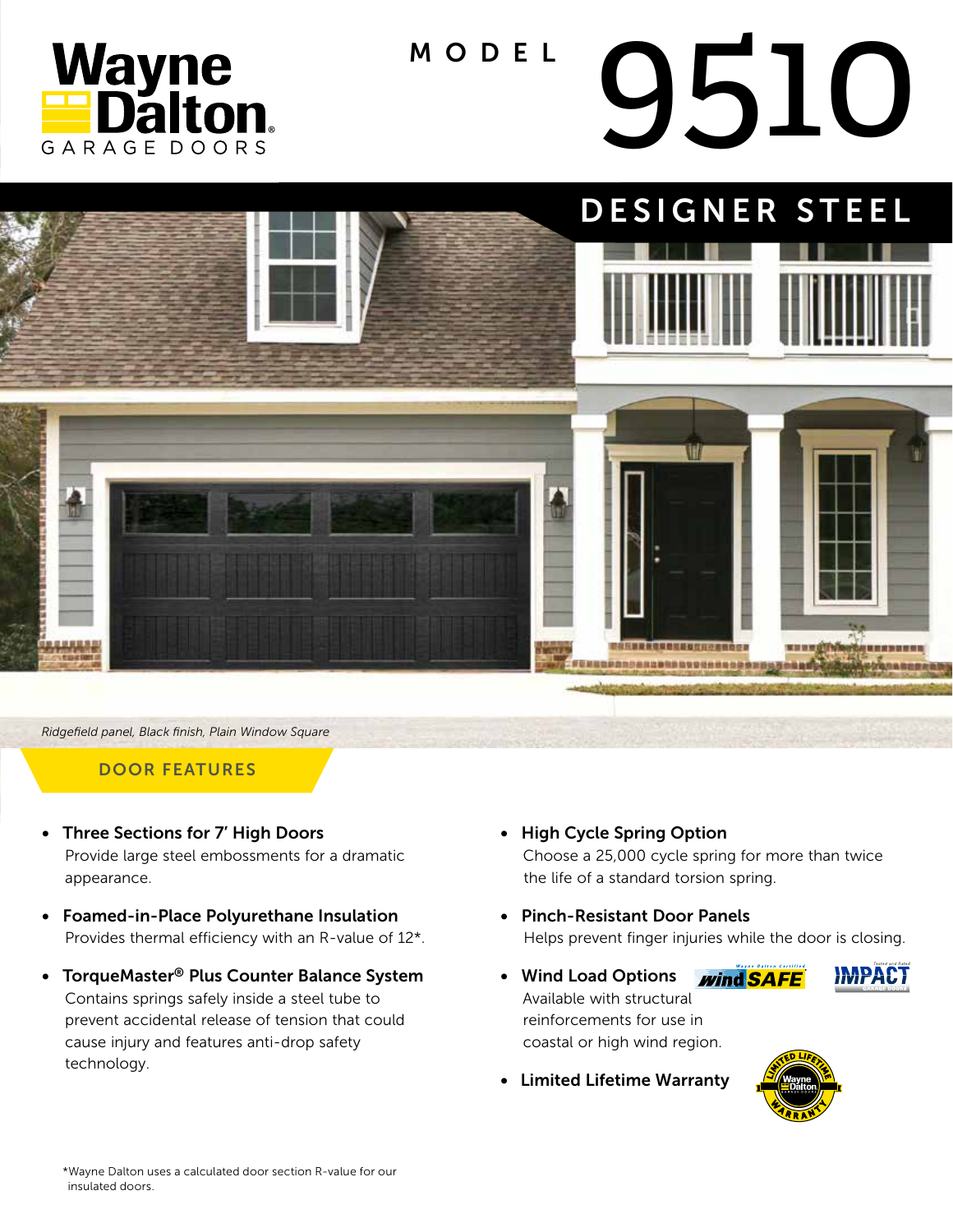### 1 **Choose Your Style**





Vicksburg Ridgefield

Doors taller than 7' will have 4-section styling





#### Standard Finishes







White Almond Sandstone Brown



Premium Finishes



Desert Tan Terra Bronze Black





Model 9510 is available with the TruChoice® Color System, Wayne Dalton's custom painting process that offers more than 6,000 colors. See your Dealer for details.

#### Wood-Grain Finishes



Weathered Gray Red Walnut



Actual colors may vary from brochure due to fluctuations in the printing process. Always request a color sample from your Dealer for accurate color matching.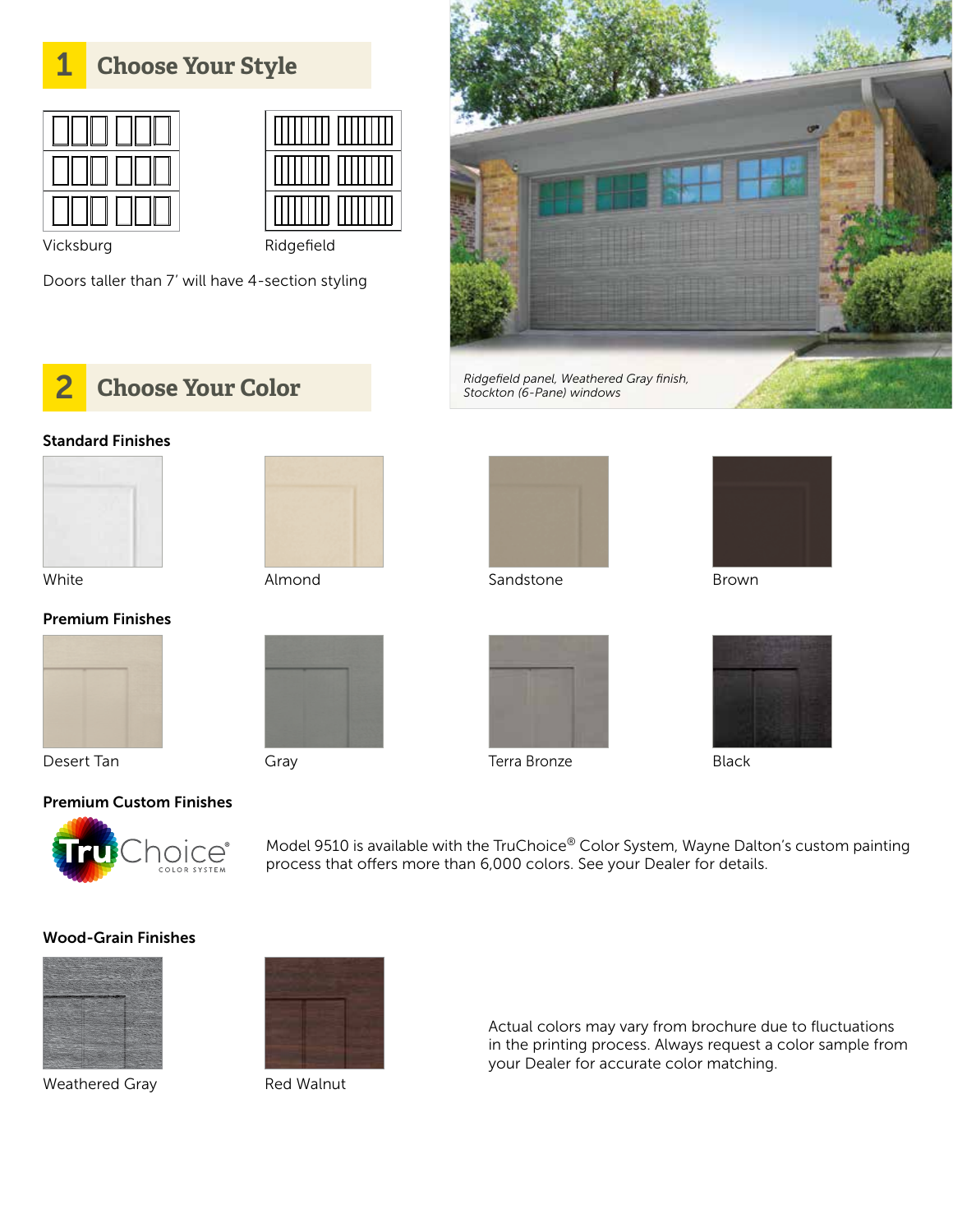|  |  |  | <b>3</b> Choose Your Windows |
|--|--|--|------------------------------|
|--|--|--|------------------------------|

| Plain Window Square | Stockbridge (3-Pane) |
|---------------------|----------------------|



|  | ٠ | × |
|--|---|---|

Stockton (8-Pane)



Somerton (6-Pane)





Plain Window Arched Wyndbridge (3-Pane)



Somerton (8-Pane)



Stockbridge (4-Pane)





Stockton (6-Pane)



Wyndbridge (4-Pane)

Option of single or double arch for double car doors. Window size and shape may vary slightly based on door size. All windows are made using a single piece of glass with dividers. Clear, obscure and satin etched glass available in insulated and non-insulated.